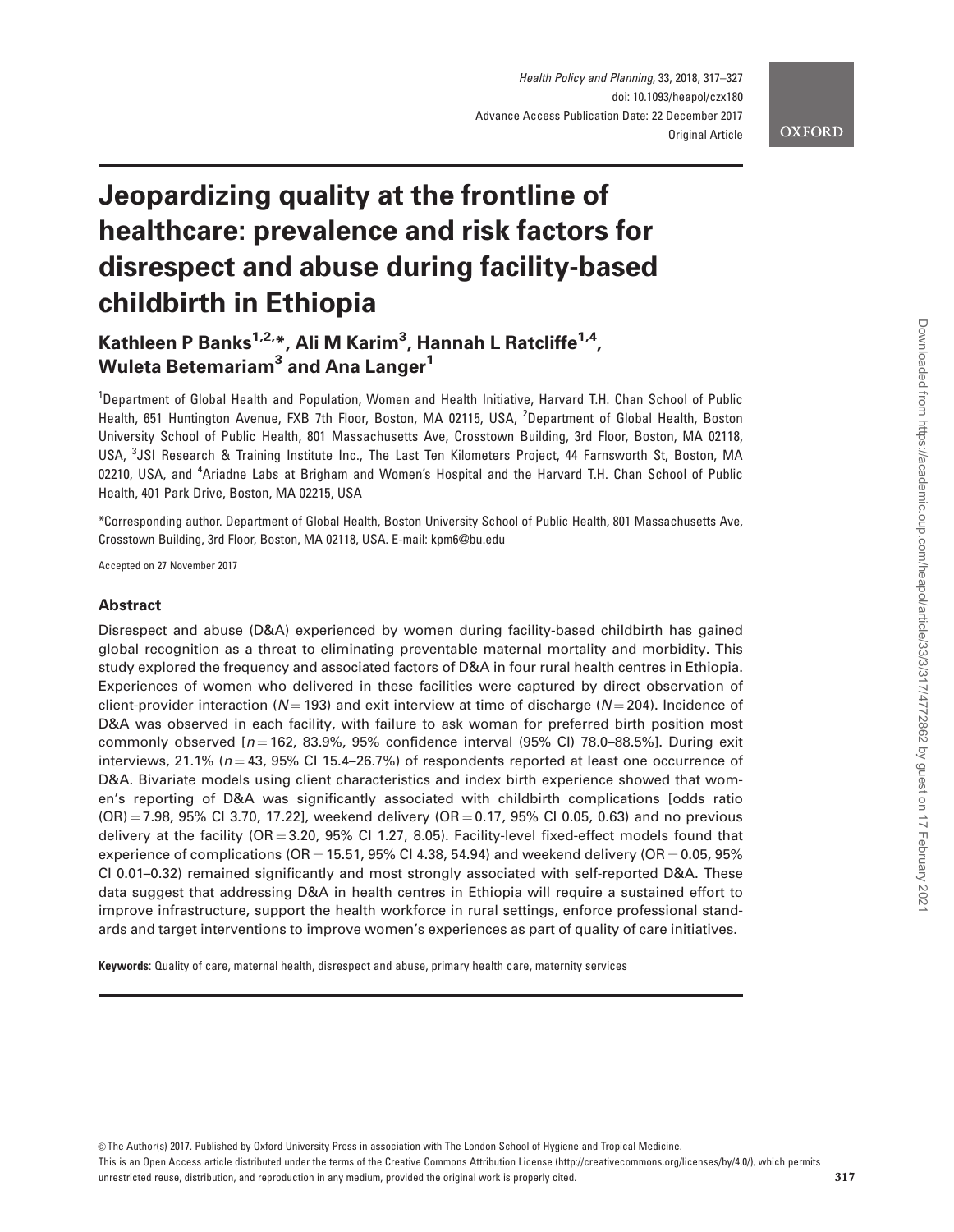#### Key Messages

- Disrespect and abuse (D&A) experienced by women during facility-based childbirth has gained global recognition as a threat to eliminating preventable maternal mortality and morbidity.
- This study sought to quantify the frequency and categories of D&A experienced by women in four health centres in two rural regions of Ethiopia for the purposes of developing a community-led intervention. Experiences of women who delivered in these facilities were captured by direct observation of client-provider interaction and exit interview at time of discharge.
- During exit interviews, 21.1% of respondents reported at least one occurrence of D&A. Failure to ask woman for preferred birth position most commonly observed during client-provider interactions (83.9%). Complications during childbirth and time of delivery were significantly associated with reported D&A.
- Addressing D&A in health centres in Ethiopia will require a shift in priorities towards improving the experience and quality of care, a sustained effort to improve health care centres' infrastructure and greater support of the rural health workforce.

#### Introduction

Complications from pregnancy and childbirth are the leading causes of maternal mortality and morbidity for women of reproductive age in developing countries ([Kassebaum](#page-10-0) et al. 2014). It is widely acknowledged that maternal deaths can be prevented if women have access to skilled childbirth services within a formal health care system ([Campbell](#page-9-0) et al. 2016). However, evidence has shown that access to maternal health services alone is insufficient to prevent maternal deaths, and that the quality of care received is integral to ensuring good maternal health outcomes ([Souza](#page-10-0) et al. 2013). This is reflected in the post-2015 development agenda, which underlines the growing recognition of the importance of quality in health service delivery ([Koblinsky](#page-10-0) et al. 2016). The WHO Quality of Care framework for maternal and newborn health expanded the definition of 'quality of care' to give equal value to clinical (or 'technical') quality and experiences of care, while the Strategies towards Ending Preventable Maternal Mortality (EPMM) working group highlighted priority recommendations for eliminating discrimination and developing health systems that can deliver interventions both effectively and equitably (Tunçalp [et al.](#page-10-0) 2015; [World Health](#page-10-0) [Organization 2015](#page-10-0)).

Disrespect and abuse (D&A) experienced by women during facility-based childbirth is gaining recognition as violation of women's rights [\(Ogangah](#page-10-0) et al. 2007; [Freedman](#page-10-0) et al. 2014; [Sando](#page-10-0) et al. [2014;](#page-10-0) Abuya et al. 2015). Further, D&A has been acknowledged as a deficiency in the delivery of high quality maternal health services, threatening the ability of health systems to achieve good maternal health outcomes [\(Bowser and Hill 2010](#page-9-0); Kruk [et al.](#page-10-0) 2014; [Abuya](#page-9-0) [et al. 2015a;](#page-9-0) [Bohren](#page-9-0) et al. 2015; [Vogel](#page-10-0) et al. 2015a,b; [Sando](#page-10-0) et al. [2016\)](#page-10-0). D&A manifests as physical violence, harsh language, stigma and neglect suffered by women at the hands of health care providers ([Bowser and Hill 2010;](#page-9-0) Kruk [et al.](#page-10-0) 2014; [Abuya et al. 2015a;](#page-9-0) [Bohren](#page-9-0) et al. 2015; [Ratcliffe et al. 2016a\)](#page-10-0). Drivers of D&A can include systemic failures, such as overwhelmed health care administration, poor staffing and supervisory structures and inadequate physical infrastructure ([Bowser and Hill 2010;](#page-9-0) [Freedman and Kruk](#page-10-0) [2014;](#page-10-0) [Ratcliffe](#page-10-0) et al. 2016b). Women who experience D&A are more likely to report lower satisfaction with their birth experience and are less likely to seek facility-based delivery for future pregnancies [\(Kujawski](#page-10-0) et al. 2015).

Such considerations are important for Ethiopia, which, with 353 maternal deaths per 100 000 live births, has one of the highest maternal mortality ratios in the world [\(WHO, UNICEF, UNFPA](#page-10-0) [2015\)](#page-10-0). The Ethiopian Federal Ministry of Health has worked to improve access to facility-based maternal health services by

dramatically increasing the number of primary health centres ('health centres') and eliminating user fees, yet the national facility delivery rate in Ethiopia remains low at 15% ([Central Statistical](#page-9-0) [Agency 2014](#page-9-0)). Ethiopian women who have access to health facilities often choose to give birth elsewhere, even among women for whom the benefits of facility-based childbirth have been demonstrated (Kruk [et al.](#page-10-0) 2010). Poor provider attitudes—including harassment, lack of attention to complaints, and lack of follow-up in labour have been cited as deterrents to the use of facility services [\(Belay](#page-9-0) et al. [2007\)](#page-9-0). Additional studies in Ethiopia have found that women perceive health care providers to be insensitive and unduly harsh ([Berhane](#page-9-0) et al. 2001) and unresponsive to community beliefs and practices. Thus, women's poor experiences with care at health centres may be deterring them from seeking childbirth services, undermining existing national efforts to prevent maternal mortality.

Colleagues have investigated respect and dignity during perinatal care in tertiary hospitals in Ethiopia, [\(Asefa and Bekele 2015;](#page-9-0) [Rosen](#page-10-0) et al. [2015\)](#page-10-0). However, to our knowledge, the prevalence of D&A reported by women at health centres in rural Ethiopia, the level of the health system at which women are encouraged to seek facilitybased delivery, had never been investigated. This study sought to quantify the frequency and categories of D&A experienced by women in four health centres in two rural regions of Ethiopia for the purposes of developing a community-led intervention. As part of this endeavour, we identified factors associated with reporting D&A to identify the most appropriate area for intervention. Understanding the factors associated with D&A will assist in local and national efforts to improve the quality of care, increase rates of facility-based delivery and improve maternal health outcomes in a primary health care setting.

#### Methods

#### Study design

The study was a cross-sectional design to assess manifestations of D&A among women who gave birth in four rural health centres in Amhara and Southern Nations, Nationalities, and Peoples (SNNP) regions of Ethiopia during July–September 2013. Client-provider interactions during labour and delivery were observed for 193 births, and 204 women who gave birth at these health centres were interviewed at their time of discharge from the facility  $(n = 204)$ . Health workers in the participating health centres were aware that the quality of client-provider interactions was being captured through direct observation and women surveyed.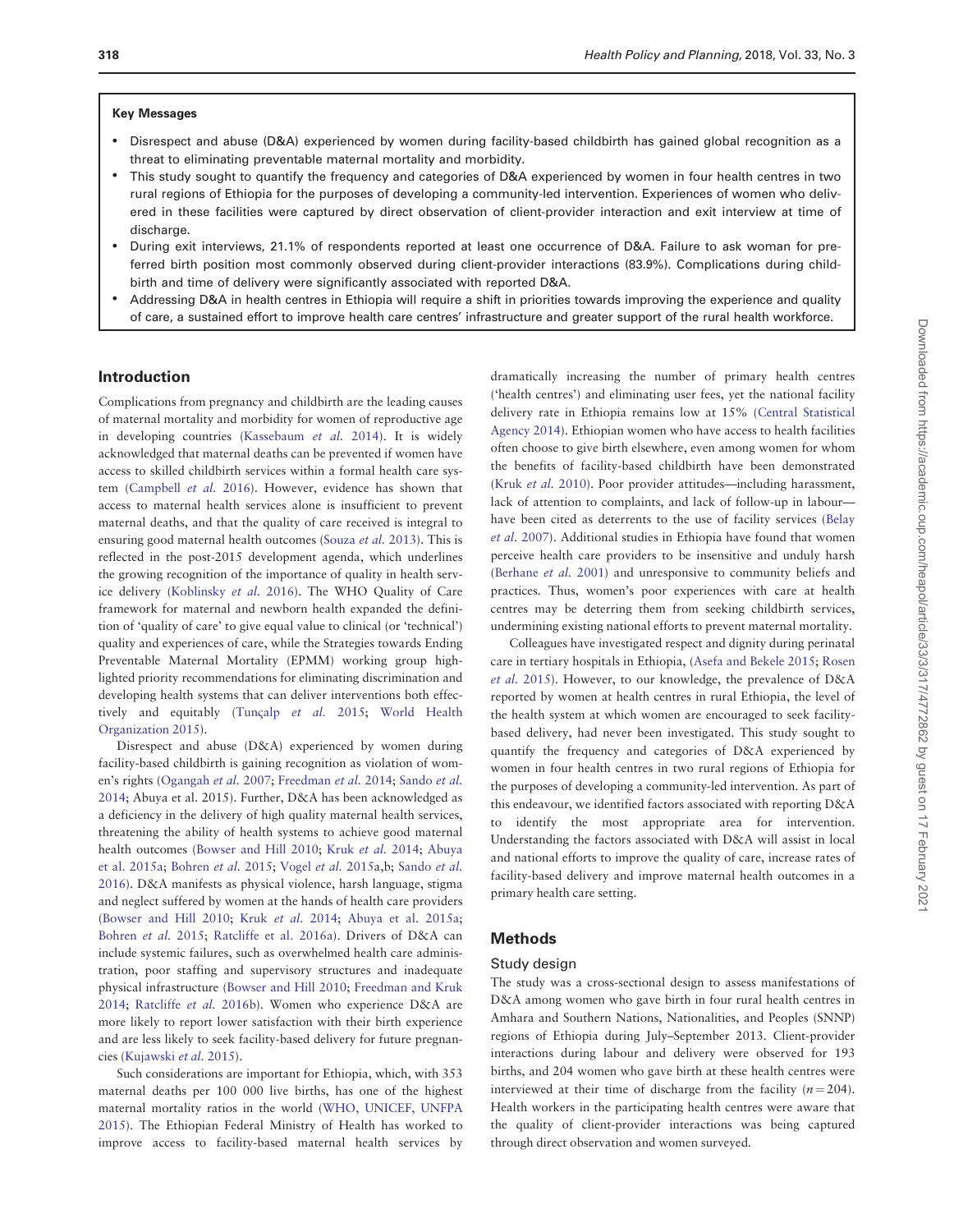#### Study setting

To ensure universal coverage of primary health care, the Government of Ethiopia has been investing substantially to develop the district- or woreda<sup>1</sup>-level health system, which encompasses a primary hospital with four to five primary health care units (PHCUs). Each PHCU is comprised of one health centre that serves a population of approximately 25 000, and five satellite health posts. Designed to be the front line of service delivery for childbirth, the health centres are staffed with health officers, nurses and midwives to provide primarily curative care, including basic emergency obstetric and newborn care (BEmONC). Additionally, the health centres receive referrals from the health posts, and provide essential supplies, technical and administrative support to the health posts.<sup>2</sup>

The study was conducted in four health centres that are supported by the Last Ten Kilometers (L10K), a technical support program for the Ethiopian Federal Ministry of Health that aims to strengthen the links between households, communities and the formalized health care system. Two of the study health centres were in Amhara region and two were in Southern Nations, Nationalities and Peoples' region (SNNP). Amhara (population 20.3 million) and SNNP (population 18.9 million) are respectively the second and third most populous regions in Ethiopia, representing about 46% of the population of the country. The four health centres were purposively selected among fourteen health centres that were part of the L10K's ongoing clinical quality improvement activities. To account for any differences in D&A associated with patient flow, the four health centres were sampled such that each region included one high volume health centre (>450 deliveries annually) and one low volume health centre (fewer than 150 deliveries annually). At each health centre, maternity staff provided care in three units during the weekdays (family planning, antenatal care, and labour and delivery), while only labour and delivery services were provided at night and during the weekends.

#### Data collection

Study instruments were adapted from the tools developed by the Population Council in Kenya to fit the Ethiopian context ([Abuya](#page-9-0) [et al. 2015a\)](#page-9-0). The client-provider interaction tool was administered in English, the 'language of medicine' in Ethiopia. The exit interview tool was administered in Amharic; the original English tool was translated into Amharic and then translated back to English to ensure consistency.

Twelve data collectors and four supervisors with bachelor's degrees in health sciences who were working concurrently as healthcare providers in non-study health facilities were responsible for data collection. One full day of training was provided to data collectors and supervisors to familiarize them with the instrument and methods for interview techniques for sensitive material, including appropriate recording, acquiring informed consent and ensuring confidentiality. Data collectors and supervisors were trained to administer both the client-provider interaction and women's exit interview tools. Three data collectors and one supervisor were deployed to each health centre. Data collectors worked in 8-h shifts to allow for continuous coverage at the health centre.

All women who gave birth in the four health centres during the study period were eligible to participate in the study; there were no refusals. The expected sample size of 246 was based on an assumed prevalence of D&A of 20% across all study sites assuming  $\pm 5\%$ precision and 95% confidence interval (95% CI), an estimate based on a similar study in Kenya ([Warren et al. 2013](#page-10-0)).

Client-provider interactions were captured through one-to-one direct observation from a woman's time of entry at the health centre, throughout the labour and delivery period, until her time of entry to the post-natal ward. The data collector used a structured observation tool to capture specific manifestations of D&A. If the observation period continued beyond the 8-h shift, the data collector handed over the observation tool to the arriving data collector. The exit interview was conducted at the time of discharge, approximately three to 6 h post-partum; the questionnaire focused on the woman's perceived experiences of D&A during her labour and delivery at the health centre.

Written consent was obtained from women during the first stage of labour at admittance. All records and data collection tools were assigned an anonymous code, and identifiers were not used in the analysis or final reporting. Ethical clearance was obtained from Institutional Review Boards at the Amhara and SNNP Regional Health Bureaus and an ethical clearance waiver for secondary data analysis was obtained from the Harvard T.H. Chan School of Public Health Institutional Review Board.

#### Measurements

D&A were operationalized using an adaptation of the seven categories described in Bowser and Hill's landscape analysis [\(Bowser and Hill](#page-9-0) [2010](#page-9-0)) (see Figure 1). Indicators for observed events of D&A were identified through the literature and local BEmONC protocol. Since observing D&A is inherently subjective and heavily based on local

| Sub-components measured                                                       |
|-------------------------------------------------------------------------------|
| Kicked, pinched, slapped, pushed, beaten, raped, tied to the delivery         |
| bed/delivery couch or episiotomy without anesthesia                           |
| Shouted at, scolded, threatened to withhold services, laughed at or scorned   |
| Abdominal palpation, vaginal examination, episiotomy, tubal ligation,         |
| hysterectomy were performed without the woman's consent                       |
| HIV status was shown to others, other health information was shown to         |
| others, health information was discussed with non-health staff, personal      |
| issues were discussed within earshot of others                                |
| Uncovered during delivery or examination, or there were no screens            |
| blocking view during delivery or examination                                  |
| Left unattended during labor, delivery, experiencing a complication, or after |
| delivery when a service was needed                                            |
| Kept in the health facility without her will                                  |
|                                                                               |

Figure 1. Categories of disrespect and abuse.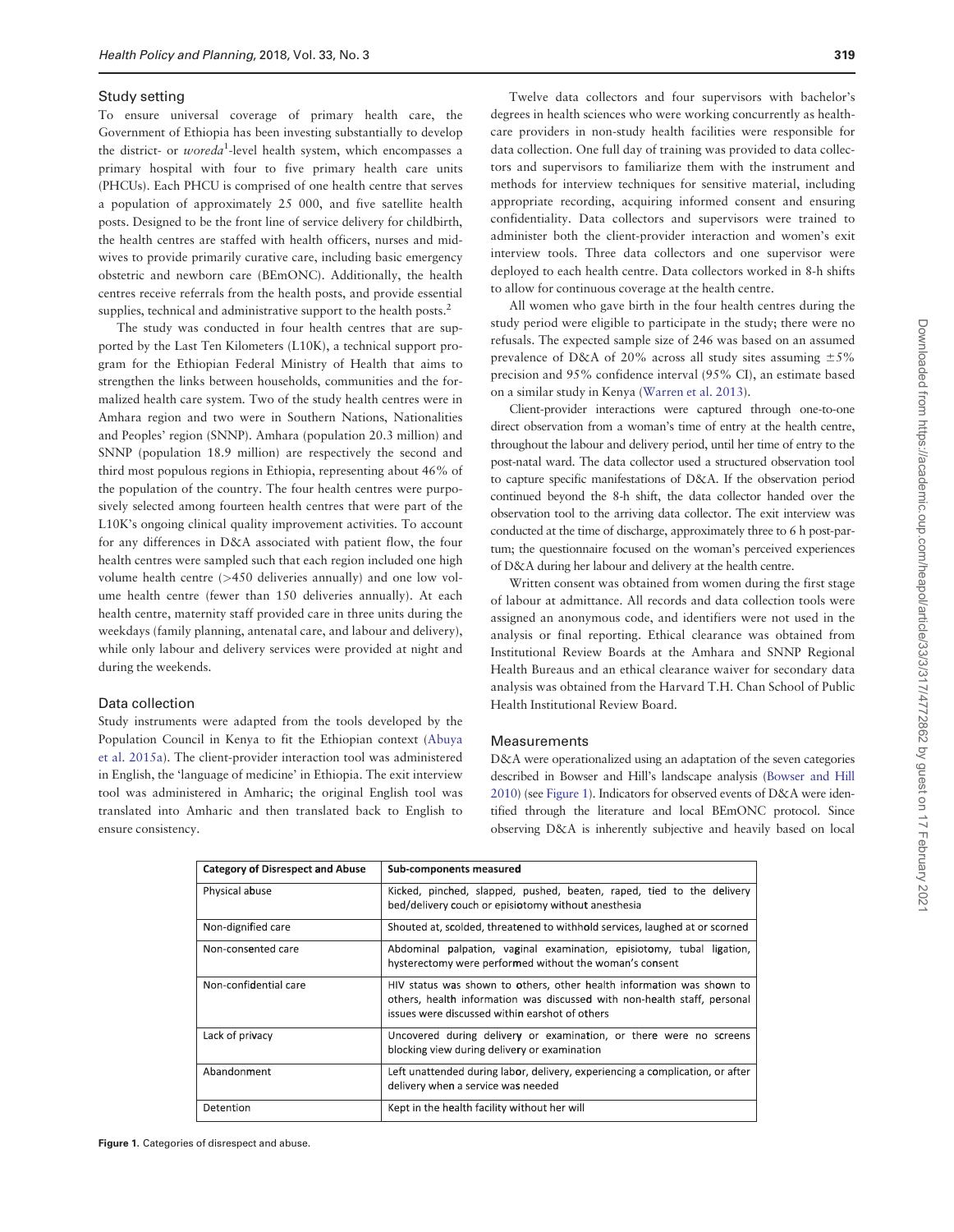

Figure 2. Independent variables.

norms ([Freedman](#page-10-0) et al. 2014), each item on the client-provider interaction tool was reviewed during data collection training to determine local consensus on the manifestation of D&A and practiced among data collectors to ensure consistency in recording. As part of a larger global consensus on describing and defining prevalence from the perspective and experience of the woman ([Freedman](#page-10-0) et al. 2014; [Kruk](#page-10-0) et al. [2014;](#page-10-0) [Abuya et al. 2015a](#page-9-0); [Sando](#page-10-0) et al. 2016), prevalence of each of D&A category was calculated using the exit interview data. Women who reported experiencing one or more sub-components of D&A were included in the overall prevalence measure.

Independent variables were chosen based on hypotheses that women from certain sub-groups, previous history with the healthcare system and/or individual experiences with the index birth, including birth complications, $3$  may be more likely to report D&A (see Figure 2).

#### Data management and analysis

Study instruments were thoroughly examined for completion and accuracy by the data supervisors. Ten percent of the data entries were randomly selected and checked for consistency; frequencies were used to check for outliers and cleaning of data.

Differentials in socio-demographic and index birth variables of women in the samples of the four health centres were assessed using bivariate analyses. The prevalence of observed and reported D&A was estimated and whether it varied by facility were assessed using Fisher's exact test. Vast variations between observed and reported D&A were expected due to cultural norms, varying perspectives on quality of care, and previous experience using the tools in a related study in Dar es Salaam, Tanzania ([Sando](#page-10-0) et al. 2016).

Then, bivariate and multivariate analyses were performed to examine the unadjusted and adjusted relationships between selected socio-demographic and index birth experience. Fisher's exact test was used for the bivariate analysis and facility-level fixed effects logistic regression was used to estimate adjusted relationships between D&A and the independent variables. Statistical significance was considered at two-tailed P-value < 0.05. Stata 14.0 was used for the analysis [\(StataCorp 2015\)](#page-10-0).

# **Results**

#### Demographic and index birth characteristics

The demographic characteristics and birth experiences of respondents from each health centre are shown in [Table 1](#page-4-0). Overall, client characteristics varied significantly between health centres. More women from the SNNP region were from a rural kebele (village) than those in the Amhara region  $(P<0.001)$ . Religious affiliation differed substantially between the study sites as well  $(P<0.001)$ , with all respondents who self-identified as Muslim concentrated in the SNNP region's high volume (SHV) health centre. Wealth tercile<sup>4</sup> distribution varied significantly between health centres  $(P<0.001)$ , with women from the SNNP region low volume health centre (SLV) and the Amhara region high volume health centre (AHV) tending to be poorer than women from the Amhara region low volume health centre (ALV) and SHV. Occupation  $(P<0.001)$  was significantly differentially distributed by health centre; 71% of women from ALV identified as farmers and 71% of SLV identified as homemaker. Educational attainment was significantly different across sites ( $P < 0.05$ ), with women from low volume health centres less likely to have formal education than women from high-volume sites.

Nearly all respondents (95.1%) reported coming directly to the health centre for delivery without a referral. For most respondents, travel to the health centre took less than 1 h, though this varied significantly by health centre  $(P<0.005)$  and women from ALV reported longer travel times overall. More than 85% of respondents completed at least three or four antenatal care visits. Approximately one-third of respondents reported that they or their infant experienced some type of complication; women from SNNP health centres were less likely to report any form of complication. Nearly half of deliveries occurred during the day on weekdays, with no significant difference between health centre, and the majority of overall births were attended by a midwife, although health officers were more common attendants in the low volume health centres  $(P<0.001)$ . Although most respondents (75.5%) had used the health centre previously to receive care for themselves, their children, or their spouses, the majority (70.1%) had not had a previous delivery at the same health centre. Previous health centre utilization differed significantly by health centre  $(P<0.001$  for each); respondents from the high-volume health centres were more likely to have previously used the health centre for any type of care and for delivery services.

#### Facility characteristics

Facility data collected from on-site record books revealed that each health centre was differentially staffed and equipped (see [Table 2](#page-5-0)). In the year preceding data collection, the low-volume health centres saw approximately one-third fewer births than the high-volume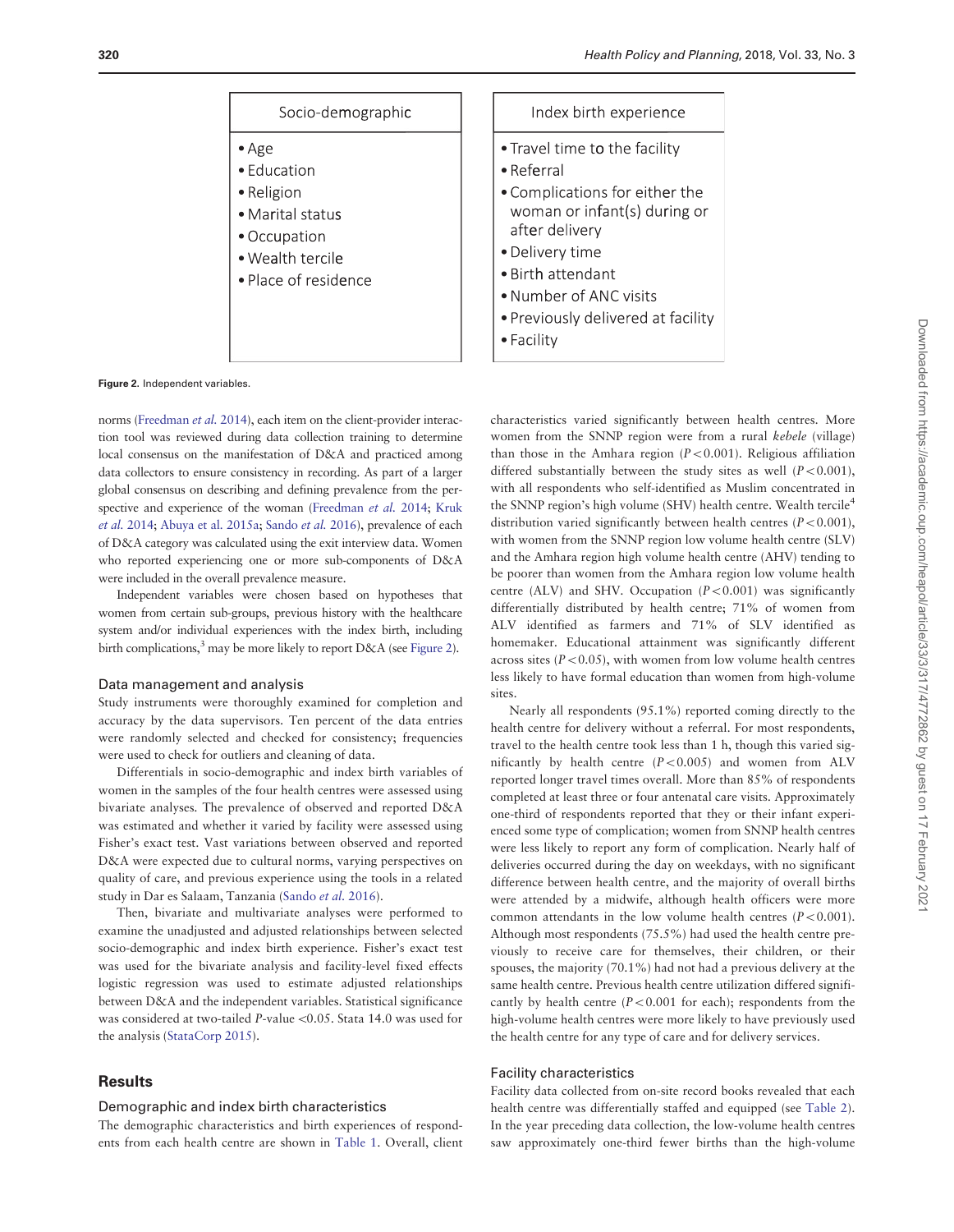| Characteristics                      | Total                       | Amhara                    |                          | <b>SNNP</b>               |                          | P-value     |
|--------------------------------------|-----------------------------|---------------------------|--------------------------|---------------------------|--------------------------|-------------|
|                                      | $(N = 204)$                 | High volume<br>$(N = 77)$ | Low volume<br>$(N = 21)$ | High volume<br>$(N = 71)$ | Low volume<br>$(N = 35)$ |             |
|                                      | $n\left(\frac{0}{0}\right)$ | $n\left(\%\right)$        | $n\left(\%\right)$       | $n\left(\%\right)$        | $n\left(\%\right)$       |             |
| Age group                            |                             |                           |                          |                           |                          |             |
| $16 - 24$                            | 73 (35.8)                   | 29 (37.7)                 | 7(33.3)                  | 20(28.2)                  | 17(48.6)                 | 0.180       |
| $25 - 34$                            | 106(52.0)                   | 35(45.5)                  | 11(52.4)                 | 43 (60.6)                 | 17(48.6)                 |             |
| $3.5 - 4.5$                          | 25(12.3)                    | 13 (16.9)                 | 3(14.3)                  | 8(11.3)                   | 1(2.9)                   |             |
| Education                            |                             |                           |                          |                           |                          |             |
| None                                 | 89 (43.6)                   | 35(45.5)                  | 11(52.4)                 | 37(52.1)                  | 6(17.1)                  | $0.023***$  |
| Primary                              | 73 (35.8)                   | 25(32.5)                  | 7(33.3)                  | 21(29.6)                  | 20(57.1)                 |             |
| Secondary+                           | 42(20.6)                    | 17(22.1)                  | 3(14.3)                  | 13(18.3)                  | 9(25.7)                  |             |
| Religion                             |                             |                           |                          |                           |                          |             |
| Christian                            | 137(67.2)                   | 77 (100.0)                | 21 (100.0)               | 4(5.6)                    | 35(100.0)                | $< 0.001*$  |
| Muslim                               | 67(32.8)                    | 0(0.0)                    | 0(0.0)                   | 67(94.4)                  | 0(0.0)                   |             |
|                                      |                             |                           |                          |                           |                          |             |
| Marital status                       |                             |                           |                          |                           |                          |             |
| Other                                | 14(6.9)                     | 6(7.8)                    | 2(9.5)                   | 4(5.6)                    | 2(5.7)                   | 0.871       |
| Married                              | 190 (93.1)                  | 71(92.2)                  | 19(90.5)                 | 67(94.4)                  | 33 (94.3)                |             |
| Occupation                           |                             |                           |                          |                           |                          |             |
| Homemaker                            | 78 (38.2)                   | 26(33.8)                  | 3(14.3)                  | 24(33.8)                  | 25(71.4)                 | $< 0.001*$  |
| Farming                              | 71(34.8)                    | 30(39.0)                  | 15(71.4)                 | 22(31.0)                  | 4(11.4)                  |             |
| Other                                | 55 (27.0)                   | 21(27.3)                  | 3(14.3)                  | 25(35.2)                  | 6(17.1)                  |             |
| Wealth tercile                       |                             |                           |                          |                           |                          |             |
| Poorest                              | 68 (33.3)                   | 26(33.8)                  | 5(23.8)                  | 20(28.2)                  | 17(48.6)                 | $< 0.001*$  |
| Medium                               | 68 (33.3)                   | 30(39.0)                  | 9(42.9)                  | 14(19.7)                  | 15(42.9)                 |             |
| Least poor                           | 68 (33.3)                   | 21(27.3)                  | 7(33.3)                  | 37(52.1)                  | 3(8.6)                   |             |
| Place of residence                   |                             |                           |                          |                           |                          |             |
| Rural                                | 130(63.7)                   | 36(46.8)                  | 13 (61.9)                | 50 (70.4)                 | 31 (88.6)                | ${<}0.001*$ |
| Urban                                | 74 (36.3)                   | 41(53.3)                  | 8(38.1)                  | 21(29.6)                  | 4(11.4)                  |             |
| Travel time to reach the facility    |                             |                           |                          |                           |                          |             |
| $<1$ h                               | 123(60.3)                   | 39(50.7)                  | 8(38.1)                  | 50 (70.4)                 | 26(74.3)                 | $0.002**$   |
| $1-2$ h                              | 52(25.5)                    | 25(32.5)                  | 7(33.3)                  | 17(23.9)                  | 3(8.6)                   |             |
| >2 h                                 | 29(14.2)                    | 13(16.9)                  | 6(28.6)                  | 4(5.6)                    | 6(17.1)                  |             |
| Referred to the facility             |                             |                           |                          |                           |                          |             |
| Referred                             | 10(4.9)                     | 3(3.9)                    | 3(14.3)                  | 2(2.8)                    | 2(5.7)                   | 0.194       |
| Came directly                        | 194 (95.1)                  | 74 (96.1)                 | 18 (85.7)                | 69 (97.2)                 | 33 (94.3)                |             |
| Any complications                    |                             |                           |                          |                           |                          |             |
| No                                   | 129(63.2)                   | 45(58.4)                  | 9(42.9)                  | 46 (64.8)                 | 29 (82.9)                | $0.014***$  |
| Yes                                  | 75(36.8)                    | 32(41.6)                  | 12(57.1)                 | 25(35.2)                  | 6(17.1)                  |             |
| Delivery time                        |                             |                           |                          |                           |                          |             |
| Weekdays day                         | 91 (44.6)                   | 38 (49.4)                 | 8(38.1)                  | 30(42.3)                  | 15(42.9)                 | 0.883       |
| Weekdays night                       |                             | 25(32.5)                  | 6(28.6)                  | 23(32.4)                  |                          |             |
| Weekend                              | 65 (31.9)                   |                           |                          |                           | 11(31.4)                 |             |
|                                      | 48 (23.5)                   | 14(18.2)                  | 7(33.3)                  | 18 (25.4)                 | 9(25.7)                  |             |
| Birth attendant                      |                             |                           |                          |                           |                          |             |
| Health officer                       | 51 (25.0)                   | 8(10.4)                   | 12(57.1)                 | 11(15.5)                  | 20 (57.1)                | $< 0.001*$  |
| Nurse                                | 36(17.7)                    | 24(31.2)                  | 0(0.0)                   | 1(1.4)                    | 11(31.4)                 |             |
| Midwife                              | 117(57.4)                   | 45 (58.4)                 | 9(42.9)                  | 59 (83.1)                 | 4(11.4)                  |             |
| Number of ANC visits                 |                             |                           |                          |                           |                          |             |
| $0 - 2$                              | 29(14.2)                    | 13(16.9)                  | 6(28.6)                  | 5(7.0)                    | 5(14.3)                  | $0.062***$  |
| $3 - 4$                              | 175(85.8)                   | 64 (83.1)                 | 15(71.4)                 | 66 (93.0)                 | 30 (85.7)                |             |
| Previously delivered at the facility |                             |                           |                          |                           |                          |             |
| Yes                                  | 61(29.9)                    | 14(18.2)                  | 3(14.3)                  | 34 (47.9)                 | 10(28.6)                 | ${<}0.001*$ |
| No                                   | 143(70.1)                   | 63 (81.8)                 | 18 (85.7)                | 37(52.1)                  | 25 (71.4)                |             |
| Previously used the facility         |                             |                           |                          |                           |                          |             |
| Yes                                  | 154(75.5)                   | 56 (72.7)                 | 13(61.9)                 | 65 (91.6)                 | 20 (57.1)                | $< 0.001*$  |
| No                                   | 50(24.5)                    | 21(27.3)                  | 8(38.1)                  | 6(8.5)                    | 15(42.9)                 |             |

<span id="page-4-0"></span>Table 1. Background characteristics and birth experience of exit interview respondents in four facilities in Amhara & SNNP region, Ethiopia, 2013

 $^*P<0.001; \ ^{**}P<0.01; \ ^{***}P<0.05; \ ^{***}P<0.1.$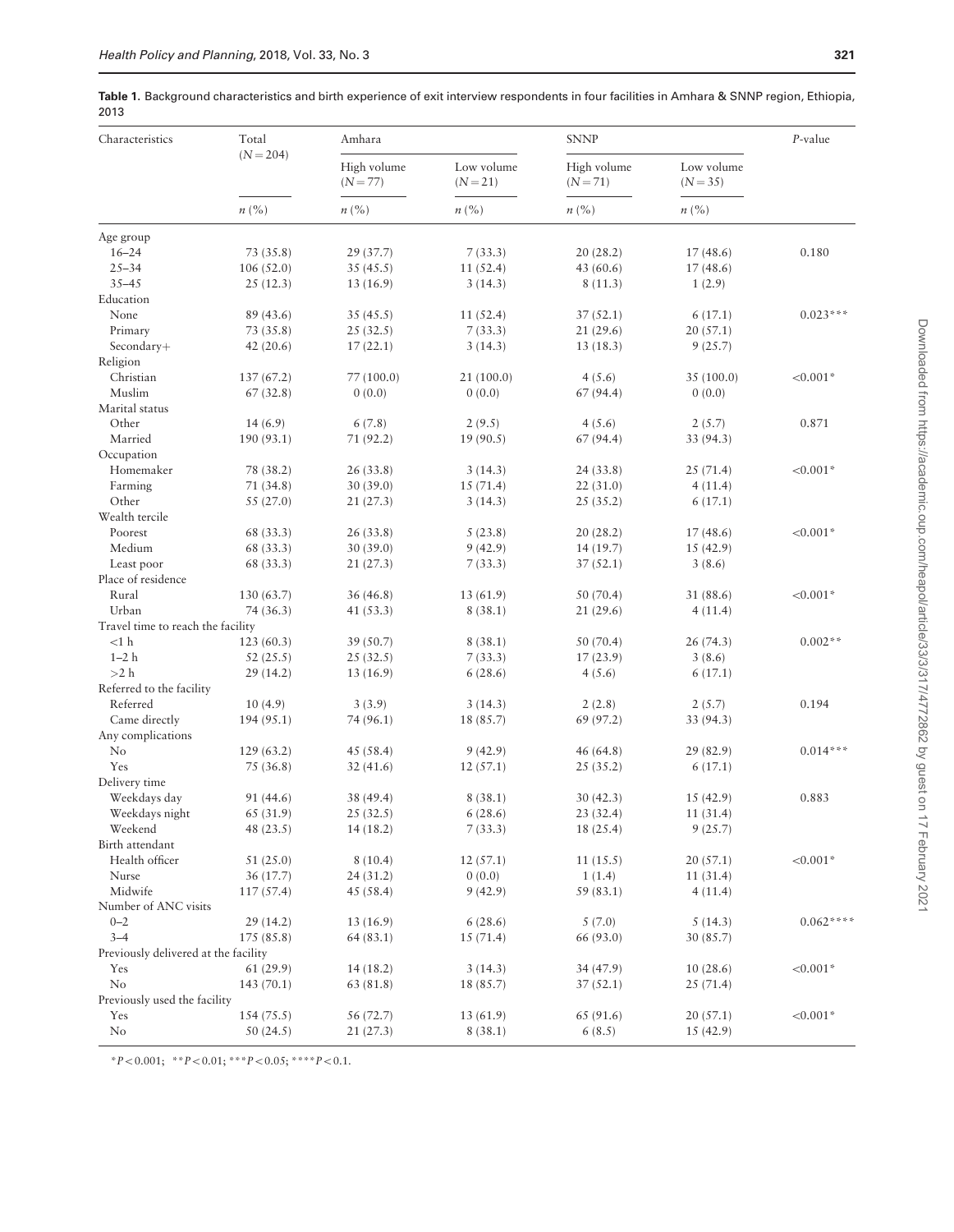# <span id="page-5-0"></span>Table 2. Facility characteristics July 2013

| Facility characteristics                   | Amhara      |            | <b>SNNP</b> |            |  |
|--------------------------------------------|-------------|------------|-------------|------------|--|
|                                            | High volume | Low volume | High volume | Low volume |  |
| Number of midwives                         |             |            |             |            |  |
| Number of nurses and health officers       | 11          |            |             | 16         |  |
| Number trained on BEmONC                   |             |            |             |            |  |
| Number of delivery couches                 |             |            |             |            |  |
| Number of beds in the pre/post-labour ward |             |            |             |            |  |
| Number of annual deliveries                | 453         | 130        | 433         | 144        |  |

#### Table 3. Observed disrespect and abuse

| Type of disrespect and abuse observed                                                               |                                          | Frequency                                                  |                                                                  |                                                                        |                                                                | Fisher's                      |
|-----------------------------------------------------------------------------------------------------|------------------------------------------|------------------------------------------------------------|------------------------------------------------------------------|------------------------------------------------------------------------|----------------------------------------------------------------|-------------------------------|
|                                                                                                     | $N = 193$<br>$n\left(\frac{0}{0}\right)$ | Amhara<br>high<br>volume<br>$N = 78$<br>$n\left(\%\right)$ | Amhara<br>low<br>volume<br>$N=15$<br>$n\left(\frac{9}{6}\right)$ | <b>SNNP</b><br>high<br>volume<br>$N=65$<br>$n\left(\frac{0}{0}\right)$ | <b>SNNP</b><br>low<br>volume<br>$N = 35$<br>$n\left(\%\right)$ | exact<br>$P$ -value           |
| Physical abuse                                                                                      |                                          |                                                            |                                                                  |                                                                        |                                                                |                               |
| Fundal pressure applied                                                                             | 22(11.4)                                 | 1(1.3)                                                     | 5(33.3)                                                          | 9(13.9)                                                                |                                                                | $7(20.0)$ <0.001 <sup>*</sup> |
| Non-consented care                                                                                  |                                          |                                                            |                                                                  |                                                                        |                                                                |                               |
| Lack of consent for first vaginal examination                                                       | $132(68.4)$ 50 (64.1)                    |                                                            | 13 (86.7)                                                        | 61 (93.9)                                                              |                                                                | $8(22.9) < 0.001*$            |
| Non-confidential care                                                                               |                                          |                                                            |                                                                  |                                                                        |                                                                |                               |
| Mother's history taking findings shared when others could hear                                      |                                          | 64 (33.2) 37 (47.4)                                        | 7(46.7)                                                          | 3(4.6)                                                                 | $17(48.6)$ <0.001*                                             |                               |
| Auditory privacy not respected during post-natal examination                                        |                                          | 41 (21.2) 29 (37.2)                                        | 3(20.0)                                                          | 2(3.08)                                                                |                                                                | $7(20.0)$ <0.001*             |
| Lack of privacy                                                                                     |                                          |                                                            |                                                                  |                                                                        |                                                                |                               |
| No partitions separating beds for first examination                                                 | $109(56.5)$ 24 (30.8)                    |                                                            | 15(100.0)                                                        |                                                                        | 48 (73.9) 22 (62.9) < 0.001*                                   |                               |
| Partitions do not give privacy in prenatal ward                                                     |                                          | 53 (27.5) 37 (47.4)                                        | 0(0)                                                             | 12(18.5)                                                               |                                                                | $4(11.4) < 0.001*$            |
| Mother not covered during examination in prenatal ward                                              |                                          | 68 (35.2) 21 (26.9)                                        | 4(26.7)                                                          | $27(41.5)$ 16 (45.7)                                                   |                                                                | 0.127                         |
| Mother not covered while being moved from prenatal ward to delivery room                            |                                          | $42(21.8)$ 15 (19.2)                                       | 3(20.0)                                                          | 20(30.8)                                                               | 4(11.4)                                                        | 0.149                         |
| Mother not covered during delivery                                                                  | $107(55.4)$ 35 (44.9)                    |                                                            | 3(20.0)                                                          |                                                                        | $45(69.2)$ 24 (68.6)                                           | $< 0.001*$                    |
| Partitions not closed during delivery                                                               | $109(56.5)$ 44 (56.4)                    |                                                            | 14 (93.3)                                                        | 50 (76.9)                                                              | 1(2.9)                                                         | $< 0.001*$                    |
| Mother not well covered after third stage of labour                                                 |                                          | $60(31.1)$ 20 (25.6)                                       | 3(20.0)                                                          | $20(30.8)$ 17 (48.6)                                                   |                                                                | 0.086                         |
| No partitions/curtains between beds in post-natal ward                                              | 145 (75.1) 59 (75.6)                     |                                                            | 14 (93.3)                                                        | 47 (72.3) 25 (71.4)                                                    |                                                                | 0.353                         |
| Mother's physical privacy not respected during post-natal examination                               |                                          | 40 (20.7) 28 (35.9)                                        | 3(20.0)                                                          | 0(0)                                                                   | 9(25.7)                                                        | ${<}0.001*$                   |
| Non-dignified care                                                                                  |                                          |                                                            |                                                                  |                                                                        |                                                                |                               |
| Mother not welcomed in a kind and gentle manner                                                     |                                          | 24 (12.4) 10 (12.8)                                        | 6(40.0)                                                          | 8(12.3)                                                                | 0(0)                                                           | $0.002*$                      |
| Provider did not introduce herself to mother (antenatal ward)                                       | 158 (81.9) 68 (87.2)                     |                                                            | 15(100.0)                                                        | 60(92.3)                                                               | 15(42.9)                                                       | ${<}0.001*$                   |
| Use of non-dignified language during history taking                                                 | 13(6.7)                                  | 6(7.7)                                                     | 3(20.0)                                                          | 2(3.1)                                                                 | 2(5.7)                                                         | 0.127                         |
| Delivery midwife did not introduce herself by name (if it was a provider<br>mother had not yet met) | 32(16.6)                                 | 9(11.5)                                                    | 2(13.3)                                                          | 13(20.0)                                                               | 8(22.9)                                                        | 0.367                         |
| Delivering service provider did not congratulate mother after birth                                 |                                          | $62(32.1)$ 12 (15.4)                                       | 10(66.7)                                                         | 32(49.2)                                                               | 8(22.9)                                                        | $< 0.001*$                    |
| Mother not cleaned after birth and third stage of labour                                            |                                          | $50(25.9)$ 34 (43.6)                                       | 3(20.0)                                                          | 13(20.0)                                                               | 0(0)                                                           | $< 0.001*$                    |
| No pad provided to mother                                                                           |                                          | 88 (45.6) 59 (75.64)                                       | 2(13.3)                                                          | 19(19.2)                                                               | 8(22.9)                                                        | ${<}0.001*$                   |
| Mother not allocated her own bed in post-natal ward                                                 | 11(5.7)                                  | 0(0)                                                       | 11(73.3)                                                         | 0(0)                                                                   | 0(0)                                                           | $< 0.001*$                    |
| Bed in post-natal ward not clean                                                                    | 40(20.7)                                 | 0(0)                                                       | 11(73.3)                                                         | 12(18.5)                                                               | $17(48.6)$ < 0.001 <sup>*</sup>                                |                               |
| Mother not called by her name throughout interactions                                               | 65 (33.7)                                | 43(55.1)                                                   | 5(33.3)                                                          | 16(24.6)                                                               | 1(2.9)                                                         | ${<}0.001*$                   |
| Mother not asked about preferred birth position                                                     | 162(83.9)                                | 70 (89.7)                                                  | 15(100.0)                                                        | 46 (70.8)                                                              | 31 (88.6)                                                      | $0.005**$                     |
| Mother not allowed to practice religious/cultural custom, if requested                              | 10(5.2)                                  | 8(10.3)                                                    | 1(6.7)                                                           | 0(0)                                                                   | 1(2.9)                                                         | $0.022***$                    |

\*P < 0.001; \*\* P < 0.01; \*\*\* P < 0.05.

health centres in their respective regions, yet had more nurses and health officers as well as more BEmONC trained providers. The low-volume health centres also had fewer midwives on staff.

# D&A

# Observed D&A

Of the 204 women who were sampled, 193 deliveries were directly observed and specific indicators of D&A were recorded (Table 3). Frequencies of several manifestations of D&A were high, with significant variation between health centres. The application of fundal pressure, an example of physical abuse, was recorded in as many as one-third of deliveries in ALV and one in five deliveries in SLV. Lack of consent for vaginal examination differed significantly between health centres, occurring in nearly all deliveries in the ALV and SHV, and less frequently in AHV and SLV.

Instances of non-confidential care were observed in up to half of all deliveries in three of four health centres, particularly during history taking in the admissions process. Lack of privacy—including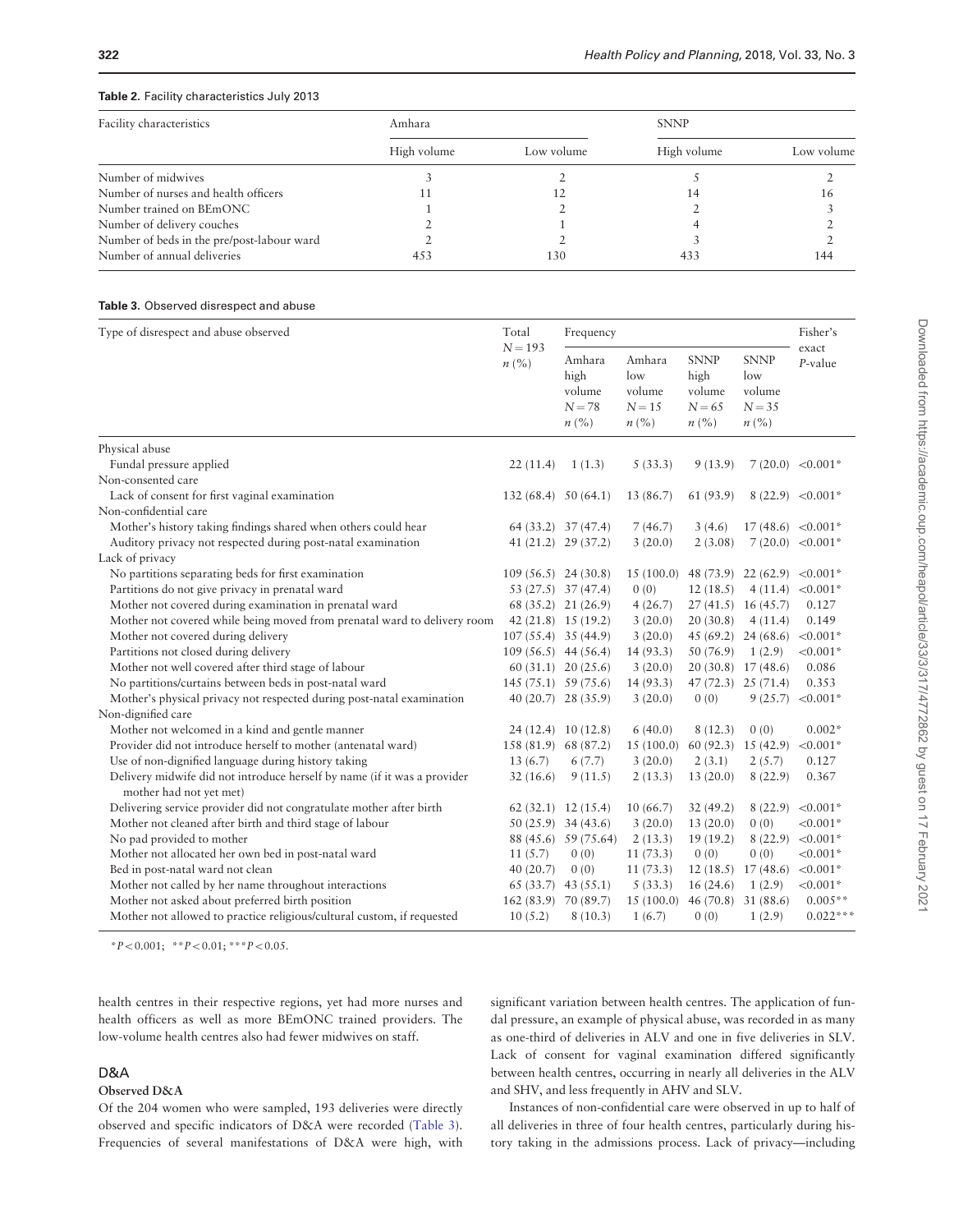|  |  |  | Table 4. Reported experiences of disrespect and abuse by facility |  |  |  |
|--|--|--|-------------------------------------------------------------------|--|--|--|
|--|--|--|-------------------------------------------------------------------|--|--|--|

| Type of D&A           | Total                       | Amhara                      |                        | <b>SNNP</b>             |                        | $P$ -value |
|-----------------------|-----------------------------|-----------------------------|------------------------|-------------------------|------------------------|------------|
|                       |                             | High volume<br>$N = 77$     | Low volume<br>$N = 21$ | High volume<br>$N = 71$ | Low volume<br>$N = 35$ |            |
|                       | $n\left(\frac{9}{6}\right)$ | $n\left(\frac{9}{6}\right)$ | $n\ (%)$               | $n\left(\%\right)$      | $n\left(\%\right)$     |            |
| Any form of D&A       | 43(21.1)                    | 30(39.0)                    | 8(38.1)                | 4(5.6)                  | 1(2.9)                 | $< 0.001*$ |
| Physical abuse        | 1(0.5)                      | 1(1.3)                      | 0(0)                   | 0(0)                    | 0(0)                   | 1.000      |
| Non-consented care    | 36(17.8)                    | 26(33.8)                    | 7(33.3)                | 3(4.2)                  | 0(0)                   | $< 0.001*$ |
| Lack of privacy       | 31(15.2)                    | 25(32.5)                    | 4(19.1)                | 1(1.4)                  | 1(2.9)                 | $< 0.001*$ |
| Non-confidential care | 28 (13.7)                   | 22(28.6)                    | 5(23.8)                | 1(1.4)                  | 0(0)                   | $< 0.001*$ |
| Non-dignified care    | 2(1.0)                      | 2(2.6)                      | 0(0)                   | 0(0)                    | 0(0)                   | 0.736      |
| Abandonment           | 5(2.5)                      | 4(5.2)                      | 1(4.8)                 | 0(0)                    | 0(0)                   | 0.092      |
| Detention             | 0(0)                        | 0(0)                        | 0(0)                   | 0(0)                    | 0(0)                   | NA         |

 $*P<0.001$ .

lack/misuse of privacy curtains and women not covered during examinations and/or labour and delivery—were frequently recorded in all health centres, although specific manifestations differed significantly between health centres.

Finally, a wide range of non-dignified behaviours were observed, many with significantly variable distribution between health centres. Two thirds of women in ALV were not congratulated after giving birth compared to 15% in AHV and 23% in SLV. Despite having lower volume, women in ALV and SLV were more likely to be assigned to an unclean bed in the post-natal ward. Further, 83.9% of women observed were not asked about their preferred birth position; however, cultural customs were allowed during most births when requested by the woman.

#### Client reports of D&A

During exit interviews, one in five respondents (21.1%) reported experiencing some form of D&A during labour and delivery. Prevalence was significantly higher among health centres in the Amhara region (Table 4). The most commonly reported type of D&A was non-consented care (17.8%), with abdominal palpations and vaginal examinations both commonly reported examples (10.8% and 15.2% of respondents, respectfully, data not shown). Lack of privacy (15.2%) and non-confidential care (13.7%) were also highly reported. Every category of D&A was more frequently reported in the health centres in the Amhara region than those in SNNP region, and this difference was significant for overall D&A, non-consented care, lack of privacy, and non-confidential care  $(P<0.001$  for each).

# Unadjusted associations with reporting of D&A

In bivariate analyses ([Table 5](#page-7-0), Unadjusted), religious affiliation was highly associated with reporting of D&A, with Muslim women being significantly less likely to report experiencing D&A than Christian women [odds ratio  $(OR) = 0.16, 95\%$  CI 0.05, 0.47] (data not shown). Women from urban kebeles (villages) were 2.5 times as likely to report experiencing D&A than those from rural areas  $(OR = 2.48, 95\% \text{ CI } 1.25, 4.92)$ . Women who experienced any complications or had an infant who experienced complications were eight times more likely to report any D&A than women who did not  $(OR = 7.98, 95\% \text{ CI } 3.70, 17.22)$ . Compared to women who delivered during the day on a weekday, women who delivered on the weekend were 83% less likely to report any D&A ( $OR = 0.17$ ,  $95\%$ ) CI 0.05, 0.063). Women who delivered at night were also less likely

to report D&A than those who delivered during the day, although the difference was not significant ( $OR = 0.69$ ,  $95\%$  CI 0.33, 1.45). Finally, women who had not previously delivered at the study health centre were 3.2 times more likely to report experiencing any form of D&A than women who had delivered previously at the health centre  $(OR = 3.2, 95\% \text{ CI } 1.27, 8.05)$ . However, the cadre of birth attendant at the time of delivery was not significantly associated with reporting of D&A.

#### Adjusted associations with reporting of D&A

A facility-level fixed effects logistic regression model was estimated to assess the associations between reported D&A and client characteristics ([Table 5,](#page-7-0) Adjusted). Experience of maternal or neonatal complications and delivery time remained significant predictors of reporting of D&A, as did the specific health facility. Religious affiliation was collinear with the facility type indicator (i.e. Muslims were only in SHV), and thus not included in the model. Women who experienced any complications or whose newborn experienced any complications were 15.51 times more likely to report any D&A than women who did not  $(OR = 15.51, 95\% \text{ CI } 4.38, 54.94)$  when controlling for the facility and client characteristics. Women who delivered on the weekend were 95% less likely than women who gave birth during the day on a weekday to report any D&A  $(OR = 0.05, 95\% \text{ CI } 0.01, 0.32).$ 

#### **Discussion**

The objective of our study was to understand the manifestations of D&A in four rural health centres for the purposes of informing community-led interventions. To ensure a comprehensive approach, we employed tools that captured two perspectives: observed D&A as recorded by clinicians trained to observe client-provider interactions, and experienced D&A as reported by women who gave birth in the health centres. During the client-provider interactions, nondignified care was observed most often (83.9%), although types varied significantly between health centres. Of the women interviewed post-partum, 21.1% reported experiencing any type of D&A, and birth complications increased the odds of reporting D&A by nearly eight-times in the unadjusted analyses, which doubled when adjusted for socio-demographic and index birth characteristics.

The significant variance in frequencies and types of observed D&A between health centres reinforce the theory that efforts to address D&A require a localized effort 'where women live and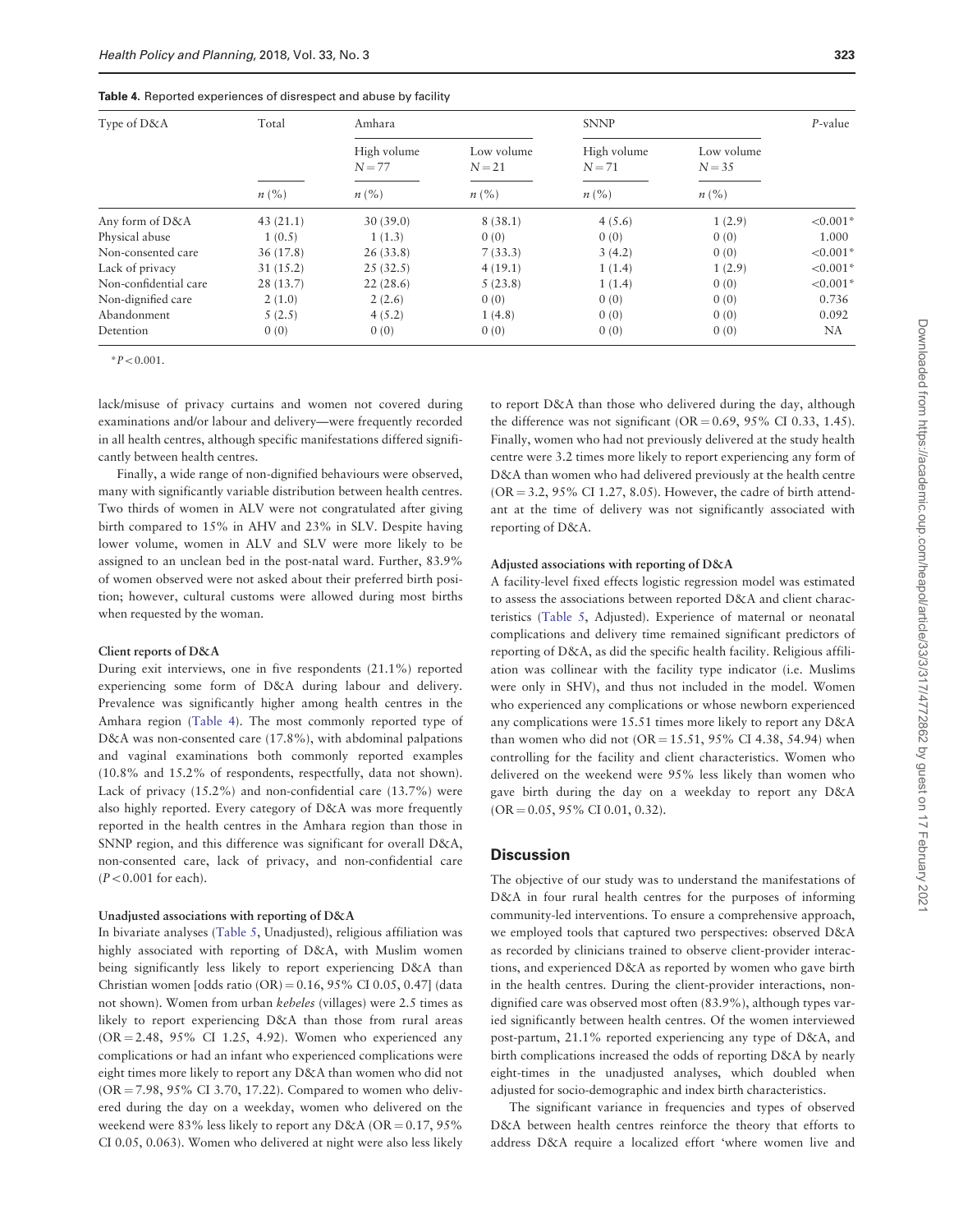<span id="page-7-0"></span>Table 5. Odds ratios of respondents experiencing any disrespect and abuse during childbirth, crude and adjusted analysis

| Characteristics                      | Unadjusted |                     | Adjusted  |                     |
|--------------------------------------|------------|---------------------|-----------|---------------------|
|                                      | <b>OR</b>  | $(95\% \text{ CI})$ | <b>OR</b> | $(95\% \text{ CI})$ |
| Age group                            |            |                     |           |                     |
| $16 - 24$                            | 1.00       |                     | 1.00      |                     |
| $25 - 34$                            | 1.17       | $(0.56 - 2.46)$     | 1.98      | $(0.59 - 6.66)$     |
| $35 - 45$                            | 1.33       | $(0.45 - 3.95)$     | 0.45      | $(0.08 - 2.44)$     |
| Education                            |            |                     |           |                     |
| None                                 | 1.00       |                     | 1.00      |                     |
| Primary                              | 1.19       | $(0.55 - 2.56)$     | 3.11      | $(0.89 - 10.85)$    |
| Secondary+                           | 1.32       | $(0.55 - 3.21)$     | 2.94      | $(0.55 - 15.66)$    |
| Marital status                       |            |                     |           |                     |
| Other                                | 1.00       |                     | 1.00      |                     |
| Married                              | 0.65       | $(0.19 - 2.17)$     | 0.84      | $(0.16 - 4.39)$     |
| Occupation                           |            |                     |           |                     |
| Homemaker                            | 1.00       |                     | 1.00      |                     |
| Farming                              | 1.32       | $(0.60 - 2.90)$     | 1.91      | $(0.37 - 9.8)$      |
| Other                                | 1.05       | $(0.44 - 2.50)$     | 0.31      | $(0.06 - 1.48)$     |
| Wealth tercile                       |            |                     |           |                     |
| Poorest                              | 1.00       |                     | 1.00      |                     |
| Medium                               | 1.41       | $(0.62 - 3.19)$     | 3.20      | $(0.71 - 14.39)$    |
| Least poor                           | 1.00       | $(0.13 - 0.44)$     | 3.37      | $(0.54 - 20.92)$    |
| Place of residence                   |            |                     |           |                     |
| Rural                                | 1.00       |                     | 1.00      |                     |
| $Urban+$                             | $2.48*$    | $(1.25 - 4.92)$     | 1.64      | $(0.29 - 9.32)$     |
| Travel time to reach the facility    |            |                     |           |                     |
| $<$ 1 $h$                            | 1.00       |                     | 1.00      |                     |
| $1-2$ h                              | 0.59       | $(0.25 - 1.39)$     | $0.23*$   | $(0.06 - 0.89)$     |
| >2 h                                 | 0.85       | $(0.31 - 2.28)$     | 0.70      | $(0.17 - 3.00)$     |
| Referred to the facility             |            |                     |           |                     |
| Referred                             | 1.00       |                     | 1.00      |                     |
| Came directly                        | 0.38       | $(0.10 - 1.40)$     | 0.40      | $(0.04 - 3.62)$     |
| Any complications                    |            |                     |           |                     |
| No                                   | 1.00       |                     | 1.00      |                     |
| Yes                                  | 7.98*      | $(3.70 - 17.22)$    | 15.51*    | $(4.38 - 54.94)$    |
| Delivery time                        |            |                     |           |                     |
| Weekdays day                         | 1.00       |                     | 1.00      |                     |
| Weekdays night                       | 0.69       | $(0.33 - 1.45)$     | 0.53      | $(0.15 - 1.80)$     |
| Weekend                              | $0.17*$    | $(0.05 - 0.63)$     | $0.05*$   | $(0.01 - 0.32)$     |
| Birth attendant                      |            |                     |           |                     |
| Health officer                       | 1.00       |                     | 1.00      |                     |
| Nurse                                | 2.37       | $(0.84 - 6.66)$     | 2.11      | $(0.35 - 12.74)$    |
| Midwife                              | 1.39       | $(0.58 - 3.34)$     | 1.21      | $(0.29 - 5.14)$     |
| Number of ANC visits                 |            |                     |           |                     |
| $0 - 2$                              | 1.00       |                     | 1.00      |                     |
| $3 - 4$                              | 0.66       | $(0.27 - 1.61)$     | 0.55      | $(0.13 - 2.27)$     |
| Previously delivered at the facility |            |                     |           |                     |
| Yes                                  | 1.00       |                     | 1.00      |                     |
| $\rm No$                             | $3.20*$    | $(1.27 - 8.05)$     | 1.66      | $(0.47 - 5.8)$      |
| Previously used the facility         |            |                     |           |                     |
| Yes                                  | 1.00       |                     | 1.00      |                     |
| $\rm No$                             | 0.92       | $(0.42 - 2.03)$     | 0.63      | $(0.19 - 2.13)$     |
|                                      |            |                     |           |                     |

 $*P<0.05$ .

labour' [\(Freedman and Kruk 2014\)](#page-10-0). However, frequencies of some manifestations were high across all health centres, including structural deficiencies (i.e. no partitions separating beds for first examination) and breakdowns in preferred client-provider interactions (i.e. mother not asked about preferred birth position), indicating there is a role for larger systemic support for improved infrastructure as well as increased accountability for standards of care. During exit interviews, more than one in five women reported experiencing some type of D&A while giving birth, comparable to prevalence measures reported by colleagues using similar tools (Kruk [et al.](#page-10-0) [2014;](#page-10-0) [Abuya et al. 2015a;](#page-9-0) [Ratcliffe et al. 2016a;](#page-10-0) [Sando](#page-10-0) et al. 2016). Overall D&A varied significantly by health centre, and was more prevalent in Amhara region than SNNP region.

In using multiple methods to measure D&A, several interesting patterns emerged. The frequency of D&A was higher at direct observation than reported by women during the exit interview, which was consistent across all health facilities. The differences in frequency of observed D&A between regions was less straightforward,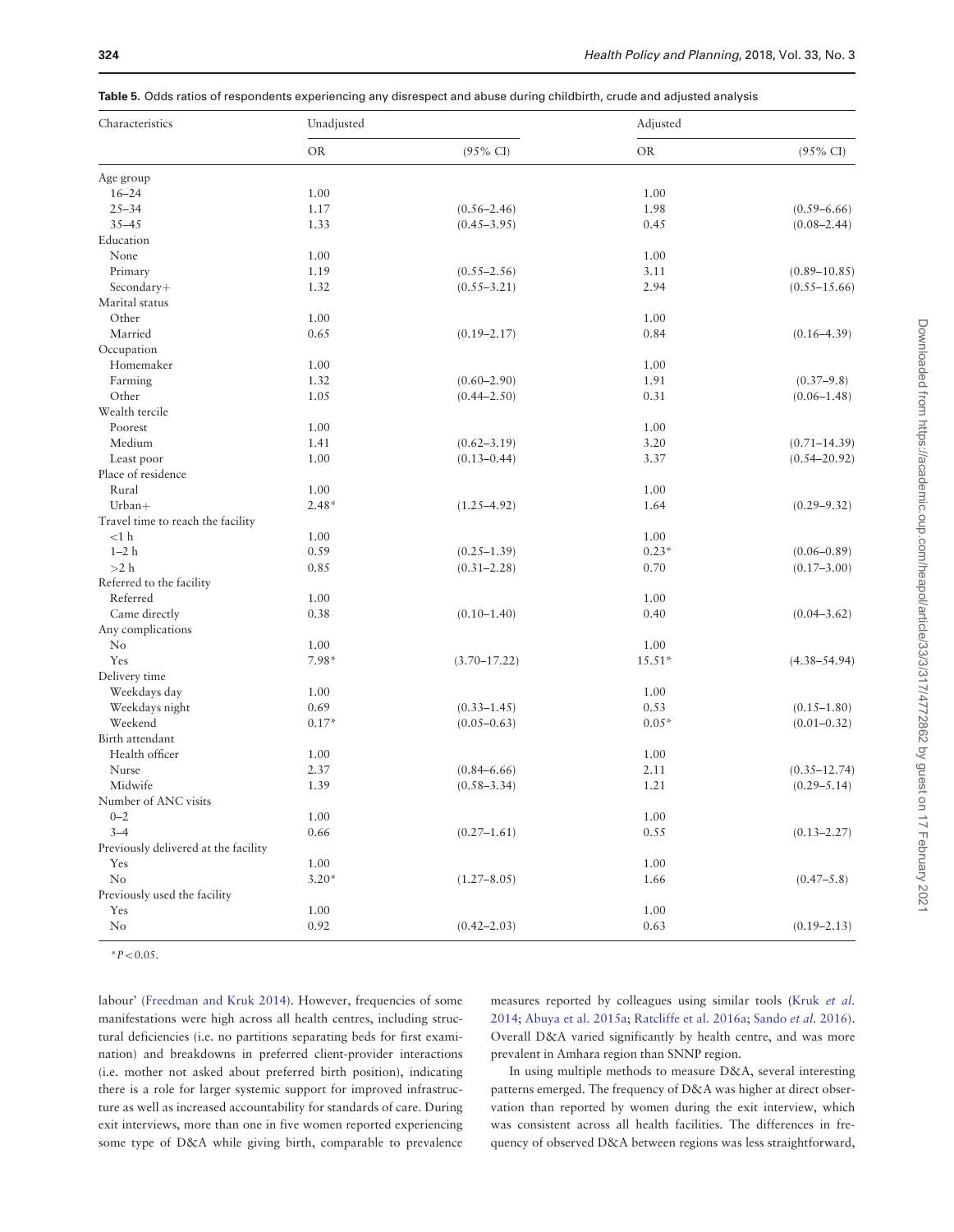and no clear pattern emerged as to which region had more D&A observed. For example, the single non-consent variable (lack of consent for first vaginal information) was observed in 68.4% of women but non-consented care was reported by only 17.8% of women. This discrepancy varied significantly by facility: Amhara high volume 64.1% observed vs 33.8% reported; Amhara low volume 86.7% observed vs 33.3% reported; SNNP high volume 93.9% observed vs 4.2% reported; and SNNP low volume 22.9% observed vs 0% reported. These inconstant data underline the need to tailor D&A interventions to facilities and their surrounding communities, while bearing in mind that individual birth characteristics may render a woman more at risk for experiencing D&A.

The discrepancies in observed vs experienced D&A are among the most discussed in the field [\(Rosen](#page-10-0) et al. 2015; [Sando et al.](#page-10-0) [2017\)](#page-10-0). [Freedman](#page-10-0) et al. (2014) note that D&A is not a single definition, but a confluence of experiences, drivers and external factors; these include normalization of behaviour and circumstances by both woman and provider, mistreatment due to failing infrastructure, and deviations from professional norms and standards. One could presume that using data collectors with a background as health care providers may have introduced bias towards underreporting of D&A; yet, D&A prevalence was higher when scored by providers than reported by women. The larger difference between observed and reported D&A in SNNP region suggests that women may have normalized D&A to a greater degree than women from the Amhara region.

Further examination of predictors shows that most client characteristics in the unadjusted models were not significantly associated with reporting of D&A. For example, women's age and education were not significantly associated with reporting of D&A in the unadjusted or adjusted models, which was consistent with findings from Tanzania, Kenya and Nigeria ([Kruk](#page-10-0) et al. 2014; Okafor et al. 2014; [Abuya et al. 2015a](#page-9-0)). Among index birth characteristics, reported birth complications were most strongly associated with increased odds for reporting D&A, and the magnitude nearly doubled when adjusted. It could be argued that more complicated deliveries are more stressful for health care providers, which lowers the quality of services provided. Alternatively, we could hypothesize that women who have complicated pregnancies are more prone to perceive the way they are treated as disrespectful. Further, the analyses were based on complications that women *reported*, as opposed to complications documented in a medical record, and it could be that those who experienced D&A were more likely to report complications. Although the directionality of the association cannot be determined concretely, the association of birth complications and D&A merits further investigation.

Of particular note were the unexpected associations with D&A. Although midwifery care has been identified as a contributing factor to higher quality, respectful care ([Renfrew](#page-10-0) et al. 2014), and the majority of births in our study were attended by midwives, there was no significant association between midwife attendance at birth and reporting of D&A. Weekend delivery, often considered a risk factor for obstetric complications [\(Janakiraman](#page-10-0) et al. 2011), was protective across models, and the association was even stronger when adjusted for socio-demographic and index birth characteristics. Childbirth was the only maternal health service offered on weekends at the study health centres, which may have contributed to lower caseload per provider. Patient flow has been suggested as an environmental factor that may contribute to D&A, and that high patient volume or low staff count would be associated with high D&A because staff are overworked, possibly burned out, and/or not able to perform tasks beyond what is considered necessary to ensure

maternal and newborn survival [\(D'Oliveira](#page-9-0) et al. 2002; [Bowser and](#page-9-0) [Hill 2010](#page-9-0)). Thus, lower reports of D&A may reflect more personalized attention given to women compared to women who give birth during the weekday. These data are important considerations when recommending that health systems examine supply-side factors that contribute to maternal death and morbidity ([Knight](#page-10-0) et al. 2013). This will be of particular importance to Ethiopia, where some regions have reported a 10-fold increase in facility-based delivery over a 7 year period within the past decade [\(The Last Ten](#page-10-0) [Kilometers Project 2015\)](#page-10-0), raising concerns about whether facilities are adequately equipped and staffed to accommodate this increased patient flow.

Finally, although infrastructure challenges may have contributed to D&A observed during client-provider interactions, D&A has also been documented in health care facilities that are well-staffed and stocked [\(Jewkes](#page-10-0) et al. 1998). Our observations showed that providers were sometimes active perpetrators of D&A. Rarely were women asked about their preferred birth position, nor did providers routinely obtain consent for vaginal examinations, introduce themselves to women or congratulate women after giving birth. These instances provide an opportunity to improve specific patient-centred practices during routine training at the health centres.

#### Limitations

The study had several limitations. First, as the study sites were selected based on a set of criteria, but were not representative of all clinics in these regions, the results of the study are not generalizable to other health facilities within Ethiopia. Additionally, the health centres were part of a larger initiative for community-led quality improvement; therefore, it is possible that the study sites were more attuned to professional standards and were more attentive to required facility maintenance than other facilities in the region. Although all women giving birth at the facilities were invited to participate in the study, the sample is inherently biased, as the vast majority of women in Ethiopia do not give birth in health facilities ([Central Statistical Agency 2014](#page-9-0)). Women who opted to give birth in facilities may have been more or less likely to report D&A than other women in Ethiopia. For example, more than half of women interviewed reported living less than 1-h travel distance from the health centre; it is possible that the sample were more likely to know their provider—whether through previous interactions with the health system or social connections—and perhaps less likely to report D&A.

Second, the sample size was powered to estimate overall D&A prevalence and not powered to detect variability of D&A by the independent variables. As such, some of non-significant effects of client characteristics (e.g. education and wealth) or index birth characteristics (e.g. number of ANC visits) that showed strong associations could be due to lack of power of the sample. Also, limiting the sample size to four facilities prevented the ability to examine associations between facility characteristics and D&A.

Third, exit interviews immediately post-partum are a debated method of obtaining data on D&A ([Glick 2009;](#page-10-0) [Kruk](#page-10-0) et al. 2014). Three to 6 h post-partum may be too soon to interview women, as they may be exhausted, not wanting to engage, more focused on the status of their infant, and/or have not yet reflected on the birthing experience. Other studies have complemented exit interviews with community interviews conducted four to ten weeks post-delivery to compare reported D&A (Kruk [et al.](#page-10-0) 2014; [Sando](#page-10-0) et al. 2016); unfortunately, the study budget did not allow for this method. Fourth, although every effort was made to assure women that data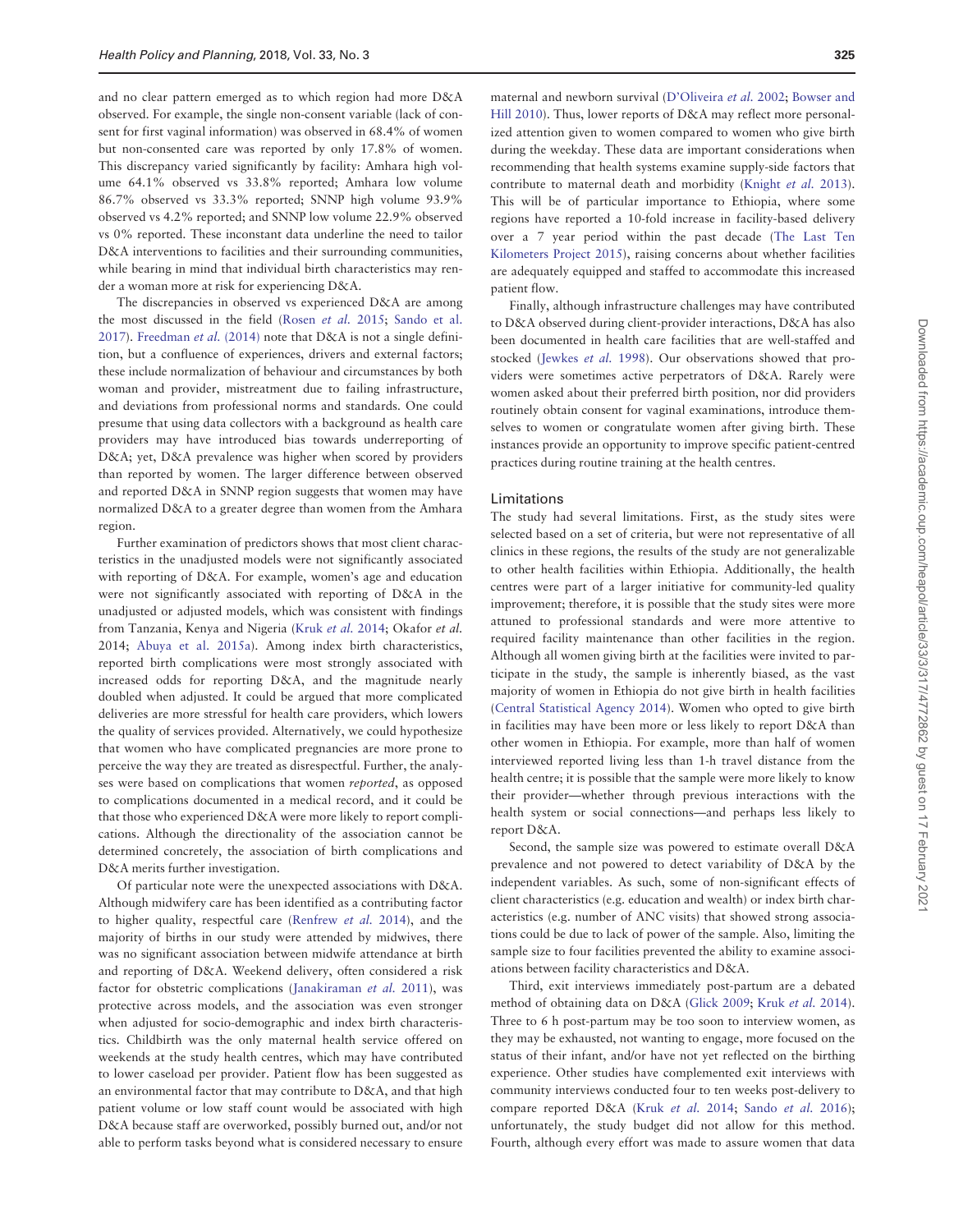<span id="page-9-0"></span>collectors were not affiliated with the health centre and that their responses were anonymous, interviewing women on facility grounds may have increased the chance of courtesy bias. It is also possible that women felt fear of retaliation from health care providers and staff should they report negative experiences while at the health centre.

Finally, it is highly complex to measure D&A through observation. Despite recent progress, D&A has yet to be universally defined or operationalized [\(Freedman](#page-10-0) et al. 2014; Bohren et al. 2015; [Vogel](#page-10-0) et al. [2015](#page-10-0)a,b) and some instances of D&A are entirely subjective, and may not be captured by a third-party observer. While the data collectors came to consensus on how to observe each item during training, we are limited in that the operationalization was not formally documented. Further, the presence of the observer him/herself may influence the prevalence of some D&A behaviours. However, if behaviours are normalized enough within the clinical setting, then it is less likely to affect practice. The tool employed by this study was designed to capture specific instances of D&A, but did not ask data collectors to comprehensively document any instances of D&A. For example, observers noted incidence of fundal pressure as physical abuse, but were not prompted throughout the observation to document all instances of physical abuse, such as pinching and slapping, which have been observed and reported in other settings [\(Jewkes](#page-10-0) et al. [1998;](#page-10-0) Okafor et al. 2014; Abuya et al. 2015b; [Ratcliffe](#page-10-0) et al. [2016b](#page-10-0)). Therefore, the information collected through this tool is somewhat incomplete and does not yield a comprehensive observed prevalence of D&A. Because of this limitation, direct comparisons of overall observed prevalence to overall prevalence from women's reports are not possible. We recommend that those intending to measure observed D&A include a prompt to document all instances of D&A during client-provider interactions. While the maternal health field is debating what method is the 'best' or 'most accurate' to define, describe, and report D&A, studies should seek to test different approaches and methodologies, given previous research and practical constraints, and report on them and their findings to allow for comparison between methods to build the evidence base for the field.

# Conclusion

D&A is a violation of human rights and a threat to achieving good maternal health outcomes. To date, this is one of the first studies to quantify the prevalence of D&A at the PHCU level in Ethiopia, the frontline of facility-based childbirth in the national health care system. As access to facility-based childbirth increases across the country, the data presented here provide evidence of a much-needed shift in priorities towards improving the quality of care, including respect and dignity during childbirth. Future efforts should include nationwide policies and initiatives in improving facility infrastructure and enforcing accountability of professional standards, as well as local, facility-specific interventions to improve comprehensive quality of care that benefits women and their babies, health care providers, and the community at large.

#### Acknowledgements

The authors express the utmost gratitude to the health care providers and women who shared their stories and time for this project. They wish to acknowledge the Regional Health Bureaus of Amhara and SNNPR for their support. Finally, the authors thank Melaku Muleta and Dr. Solomon Shiferaw for data management and field coordination, and Ludovic Trinquart for statistical review of the manuscript.

# Funding

This project was made possible through generous support from The John and Katie Hansen Family Foundation and from the Bill & Melinda Gates Foundation through award OPP1033808 for the Maternal Health Task Force at the Women and Health Initiative at the Harvard T.H. Chan School of Public Health. Additional support for the level of effort for WB and AMK on this manuscript was awarded by the Bill & Melinda Gates Foundation through opportunity OPP1131042.

Conflict of interest statement. None declared.

# **Notes**

- 1. Woredas are administrative areas with an average population of about 100 000 people.
- 2. Staffed with two female health extension workers (HEWs), the health posts provide community-based basic promotive, preventive and curative health services to a kebele (i.e. villages) with about 5000 people.
- 3. Maternal and fetal complications included extreme pain, high blood pressure/seizures/blurred vision/severe headache, swelling in hands/feet, fetal distress; or high birthweight, prolonged labour (more than 12 h), post-partum haemorrhage, infection (fever). Newborn complications included respiratory distress, signs of infection, difficulty feeding and jaundice.
- 4. The wealth index score was constructed for each of the respondents with the principal component analysis of the household possessions (electricity, watch, radio, television, mobile phone, telephone, refrigerator, table, chair, bed, electric stove and kerosene lamp), and household characteristics (main material of roof, type of latrine, water source). The households were ranked according to the wealth score and then divided into three terciles indicating poorest, medium and least poor households ([Filmer and Pritchett, 2001\)](#page-10-0).

# **References**

- Abuya T, Ndwiga C, Ritter J et al. 2015a. The effect of a multi-component intervention on disrespect and abuse during childbirth in Kenya. BMC Pregnancy and Childbirth 15: 224.
- Abuya T, Warren CE, Miller N et al. 2015b. Exploring the prevalence of disrespect and abuse during childbirth in Kenya. PloS One 10: e0123606.
- Asefa A, Bekele D. 2015. Status of respectful and non-abusive care during facility-based childbirth in a hospital and health centers in Addis Ababa, Ethiopia. Reproductive Health 12: 33.
- Belay T, Abdullah M, Mengistu H. (2007). Making pregnancy safer initiative—program impact in selected pilot areas. Ethiopian Medical Journal 45: 115–22.
- Berhane Y, Gossaye Y, Emmelin M et al. 2001. Women's health in a rural setting in societal transition in Ethiopia. Social Science & Medicine 53: 1525–39.
- Bohren MA, Vogel JP, Hunter EC et al. 2015. The mistreatment of women during childbirth in health facilities globally: a mixed-methods systematic review. PLoS Medicine 12: e1001847.
- Bowser D, Hill K. (2010). Exploring evidence for disrespect and abuse in facility-based childbirth: report of a landscape analysis. Harvard school of public health and university research corporation.
- Campbell OMR, Calvert C, Testa A et al. 2016. The scale, scope, coverage, and capability of childbirth care. Lancet (London, England) 388: 2193–208.
- Central Statistical Agency. (2014). 2014 Ethiopia Mini Demographic and Health Survey (EMDHS).
- D'Oliveira AFPL, Diniz SG, Schraiber LB. 2002. Violence against women in health-care institutions: an emerging problem. Lancet (London, England) 359: 1681–5.